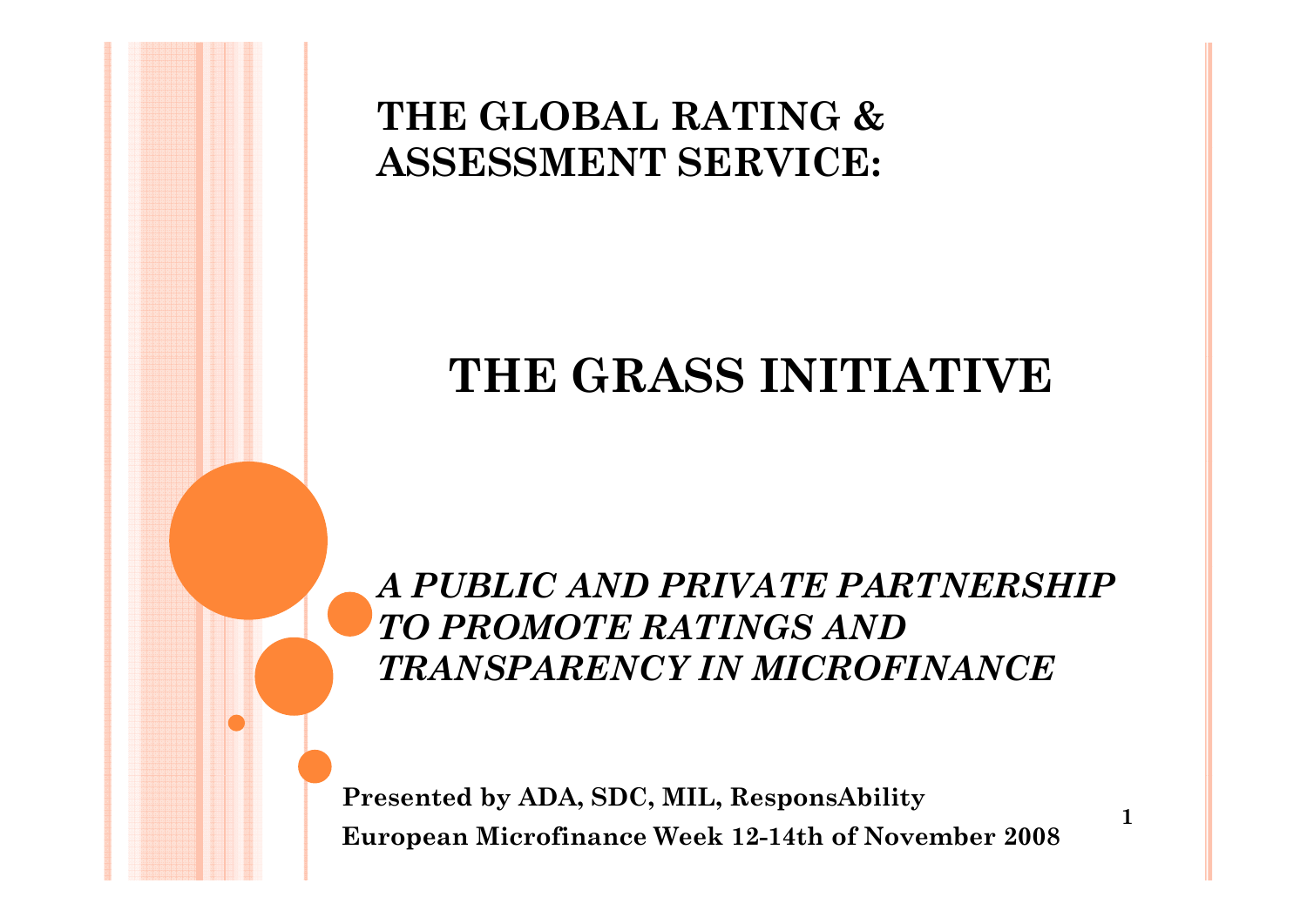#### **CURRENT RATING MARKET OVERVIEW**

**Source: Rating Market Outlook Report 2008 ADA 2008, ADA-KPMG**



- •In 2007, a total of **539** ratings took place (with **19 social ratings**). Since 1997, **1003 MFI have been rated**
- •The rating market grew at a rate of **19% in 2007 and 32% per year since 2003**
- •**lacktriangleright LAC and Asia represent 78% of the rating market meaning EECA, SS <sup>p</sup> <sup>g</sup> g, Africa and specially MENA are underpenetrated regions** with only 22% of the market

**2**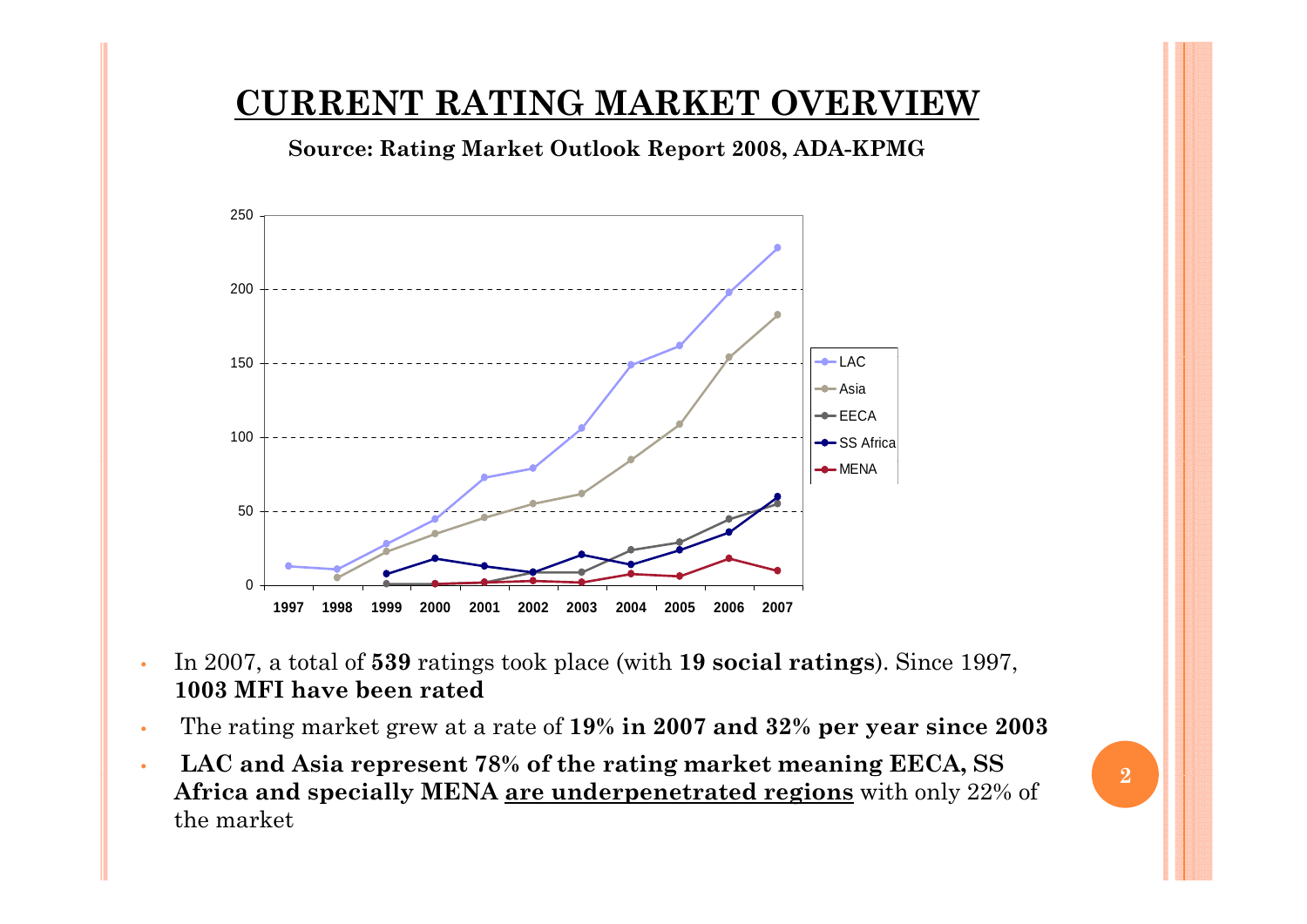#### **CURRENT RATING MARKET OVERVIEW**

• **Asia represents 35%** of the rating market **but within Asia, India and Indonesia** account for 87% of ratings and all the other countries for only 13%, meaning these countries are also underserved markets

**This enable us to conclude GRASS has to focus its support on underserved regions and markets**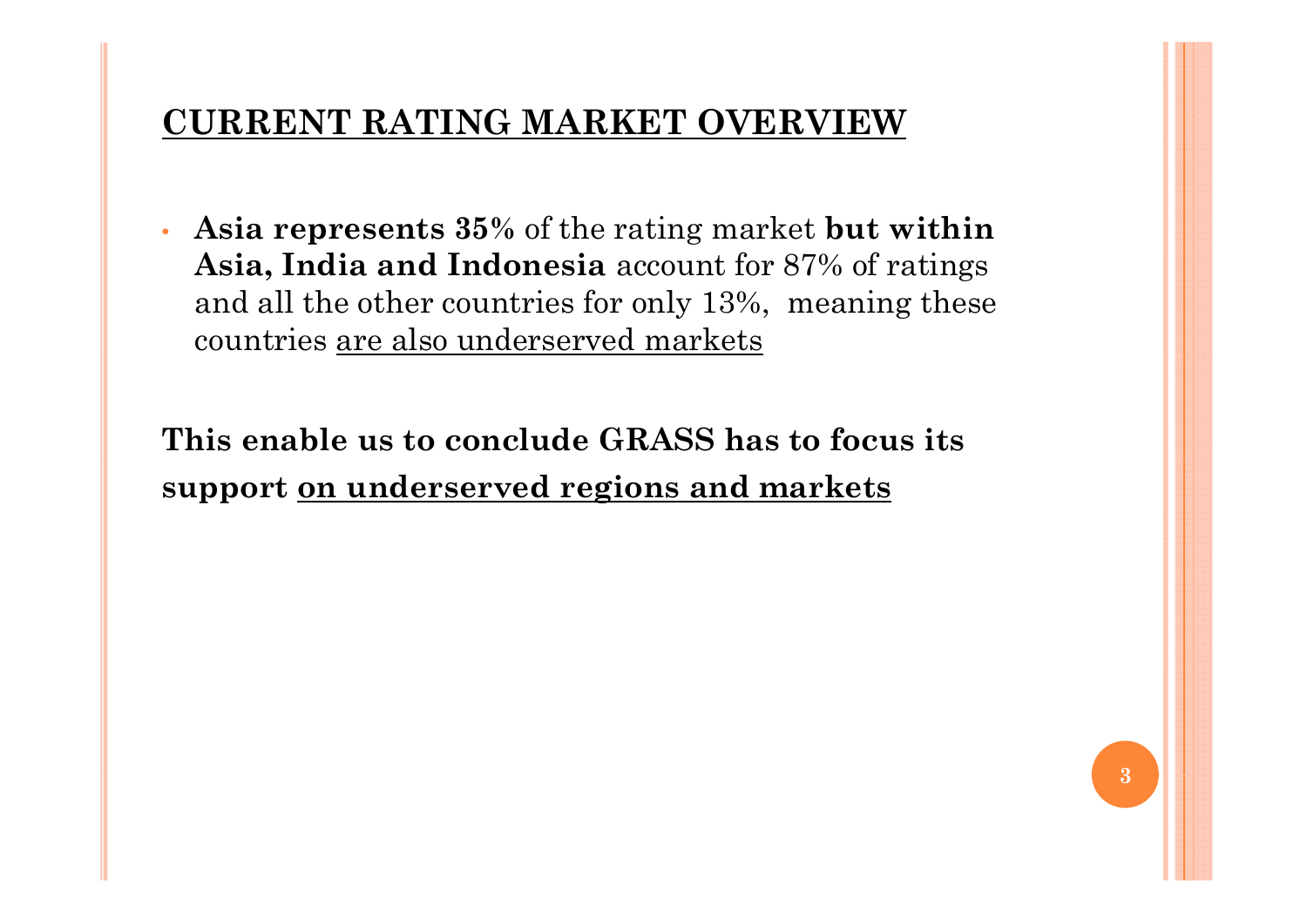## **WHY CONTINUE TO CO-FUND RATINGS ?**

## **For Financial ratings**

- 1) Give newcomer MFIs the opportunity to experience **first hand** the benefits that ratings and transparency bring
- 2) Help to avoid these **regional rating gaps** by enabling MFIs, **especially young and small**, to overcome the initial cost barrier
- 3) Address the lack of available transparent information on MFIs by helping **more institutions** to enter the market

**For social ratings:** support the establishment of a social rating market for MFIs, and drive in the long term to the double bottom line, **a cost-efficient way to rate.**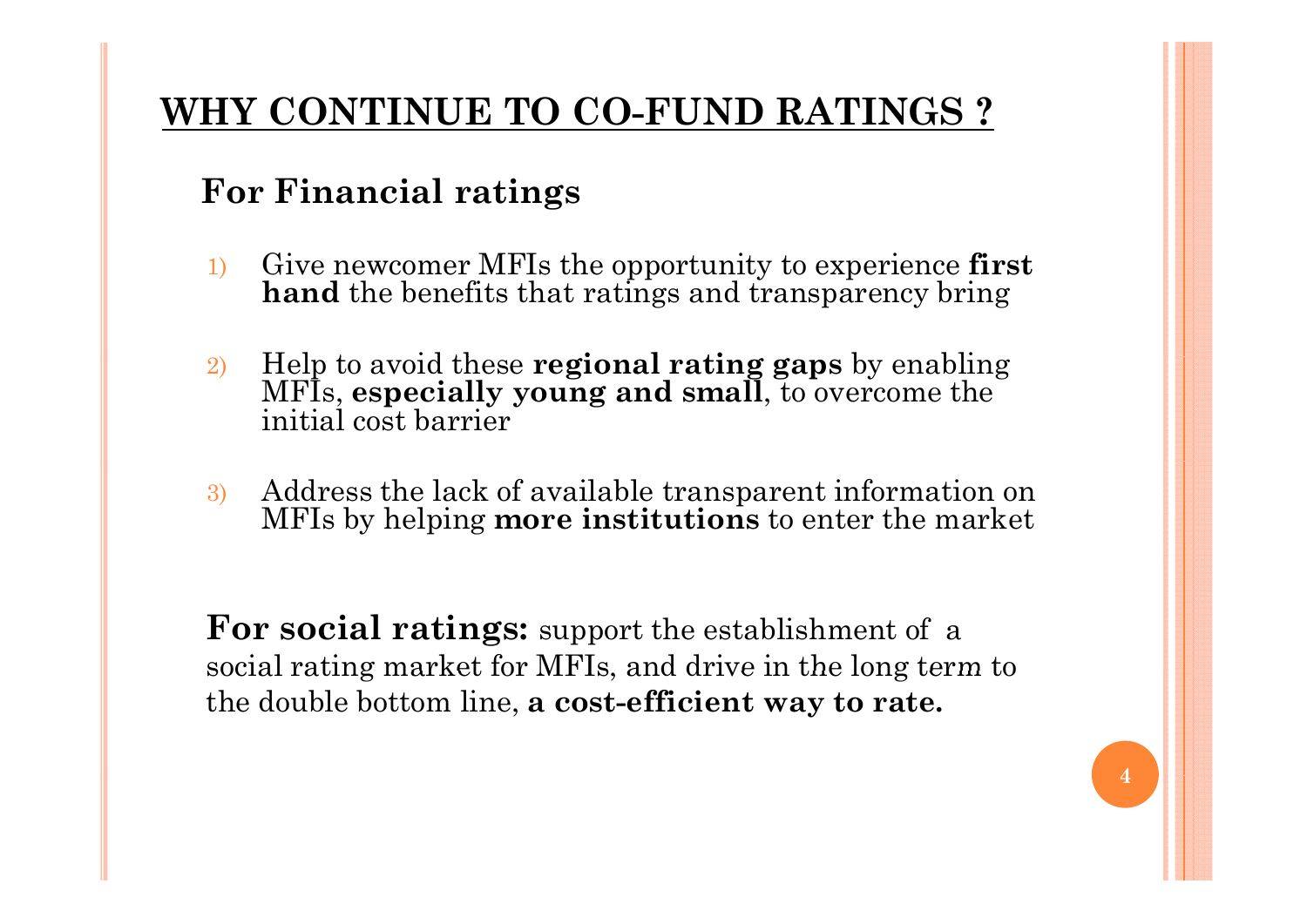# **CO-FUNDING RATINGS**

In order to best respond to these issues, **ADA decided to launch a joint the GRASS Initiative** which :

- 1) Create a facility made up of a public-private partnership.
- 2) Co-fund a **first or second rating**, be it a **financial rating** (credit risk/Performance/mini/diagnostic etc.) for **small to medium MFIs,** and /or a **social rating rating.**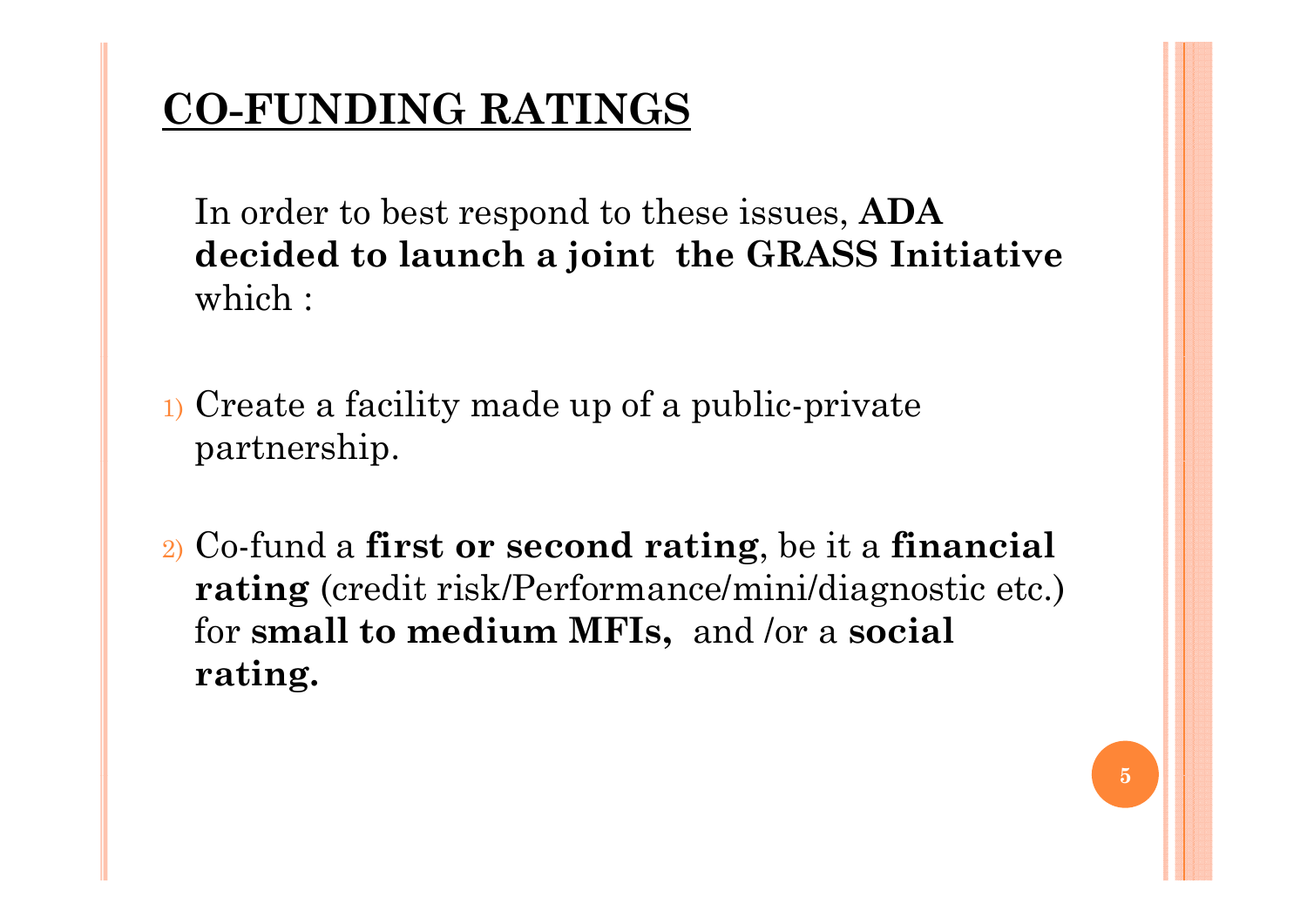#### **OBJECTIVES**

- | **Objective 1**: Promote and contribute to the establishment of <sup>a</sup> financially viable, sustainable microfinance rating market both from the demand and supply side **in underserved regions or markets.**
- | **Objective 2:** Address in the long term the lack of available, transparent information on MFIs for investors, donors, microfinance stakeholders etc. and for the MFIs themselves.
- | **Objective 3:** Ensure the availability of market studies on the microfinance rating sector in general.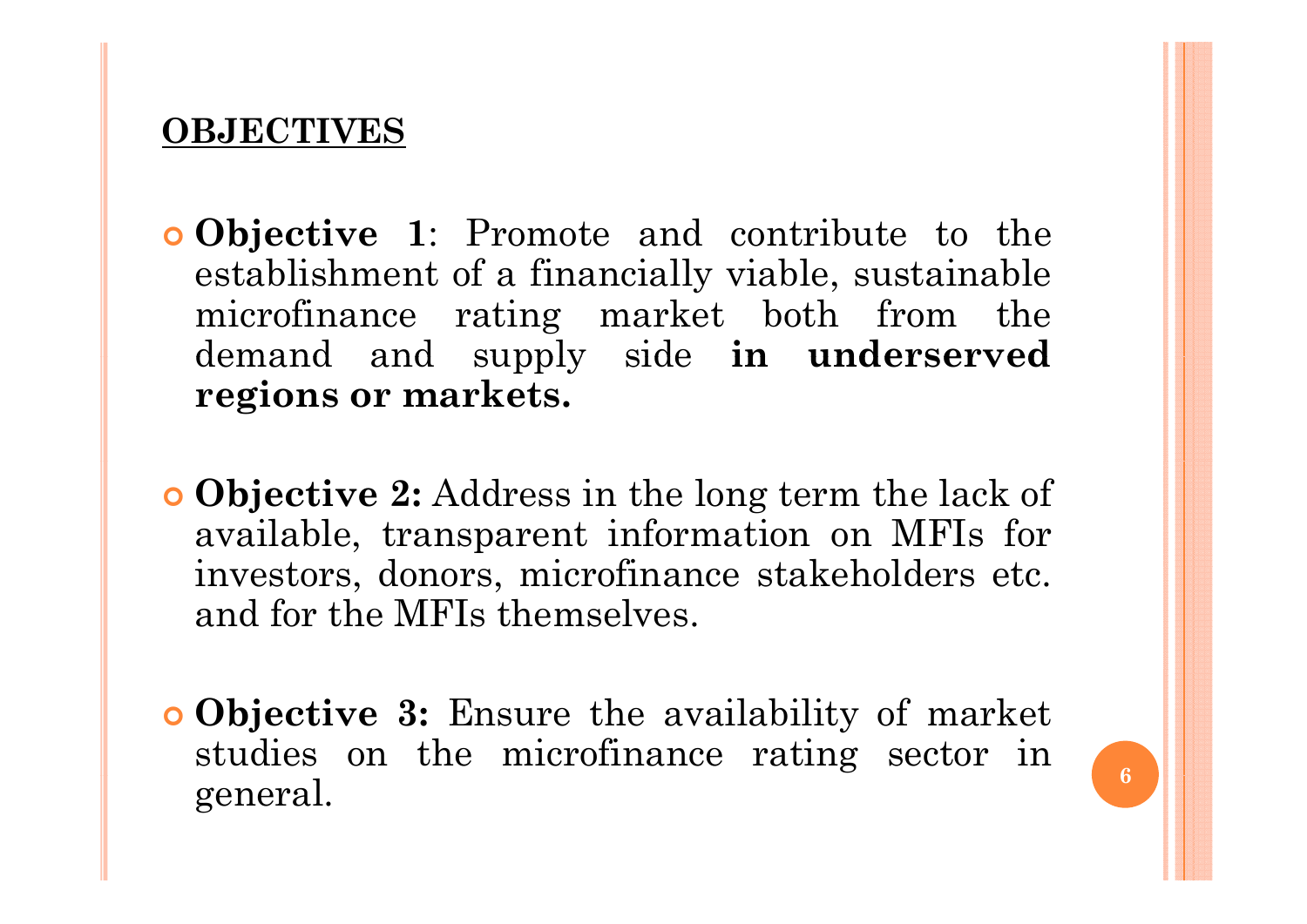# **MAIN FEATURES**

#### | **Duration:** 4 years

| **Aim:** To encourage at least 800 new MFIs to have entered the rating process around the globe within this time frame

#### | **3 types of activities:**

- y A rating subsidy service (for **financial** ratings and/or **social** ratings)
- $\bullet$ **Awareness-raising** (with a distributed regional focus)
- $\bullet$  **Rating market information** and studies (Rating Market Outlook report/ compilation of feedback from rated MFIs etc.)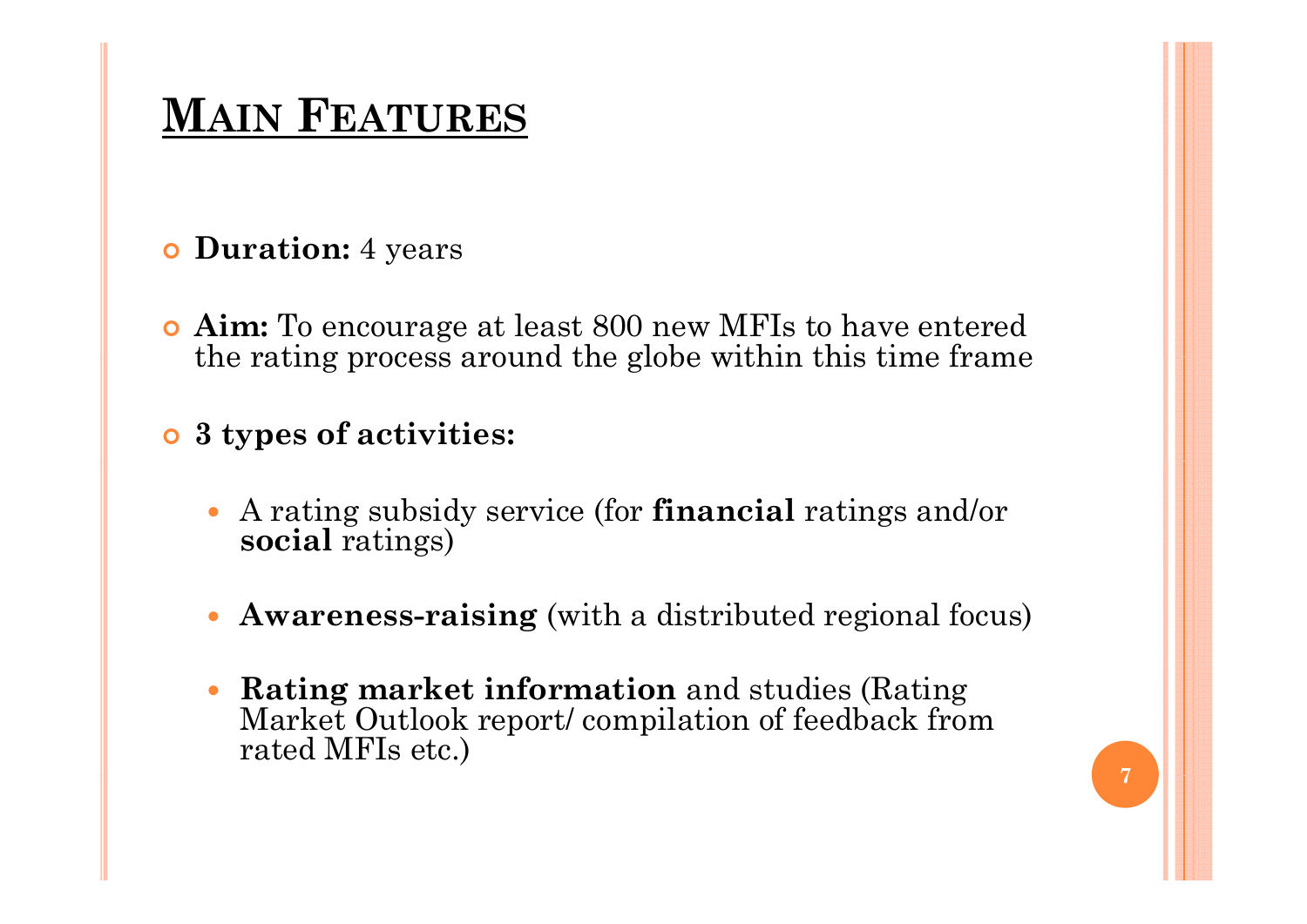## **Governance and Administration**

## | **The Steering Committee :**

- Is composed of a mix of public and private stakeholders
- •nominated by the initial funding institutions
- •Exercise governance of the initiative and take strategic decisions
- •Meet twice a year

### | **Advisory Boards (for financial and social rating):**

- • Actors concerned : **members of the Social Performance Task Force, MFIs, rating agencies, Investors,** *etc.)*
- • These groups should meet twice a year **to give the steering committee recommendations on elements such as products, criteria for eligible MFIs and rating agencies**.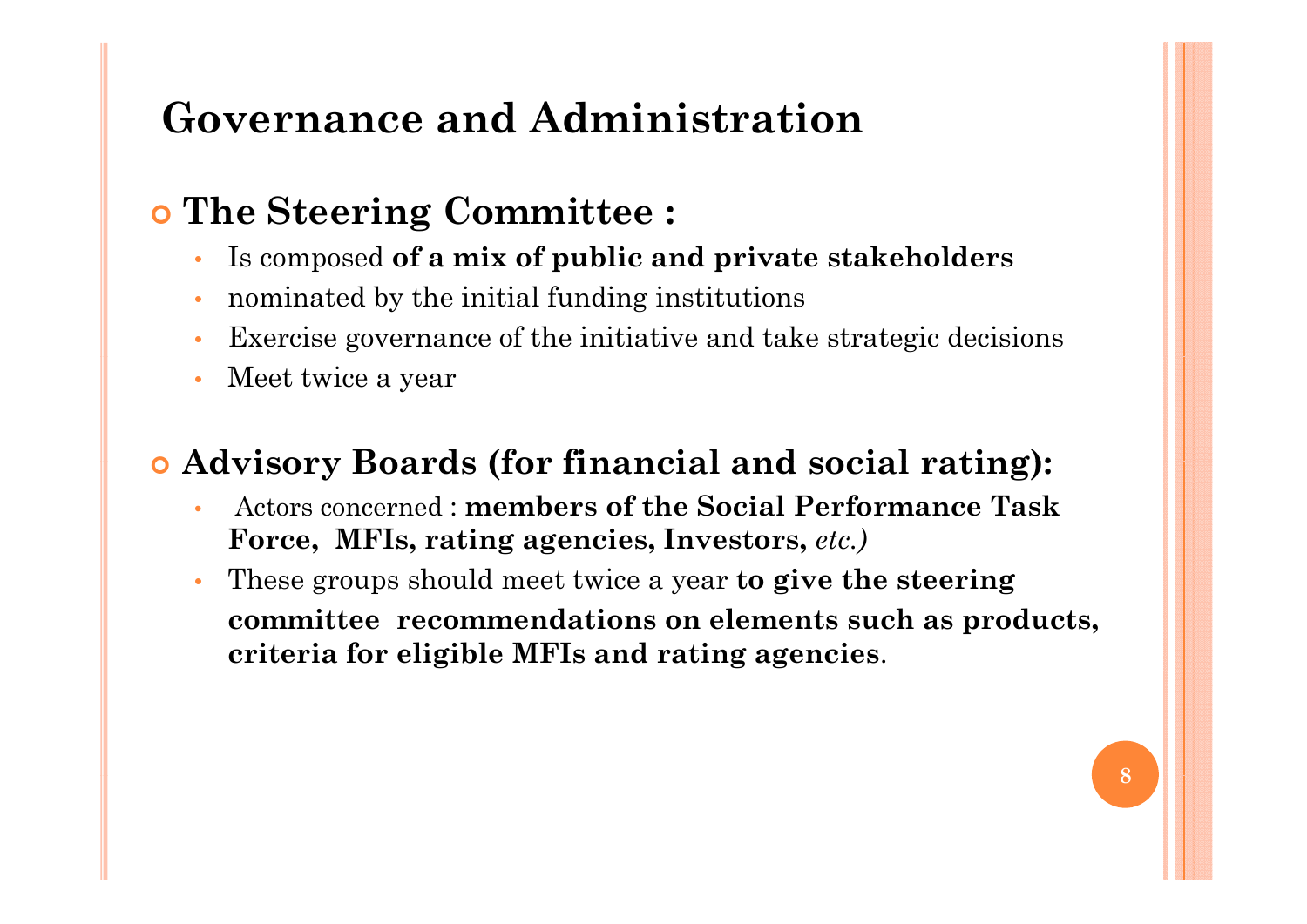# **Governance and Administration…**

Administration will be undertaken by ADA as it

- o Is launching the GRASS initiative with a commitment of funding
- **Has extensive experience in managing subsidy** funds and a long-term involvement in the topic of microfinance ratings. **Since 2004**, **ADA** 
	- $\bullet$ Has dealt with **over 250 grant allocations to MFIs**
	- $\bullet$ Has disbursed over US\$1.9 million in grants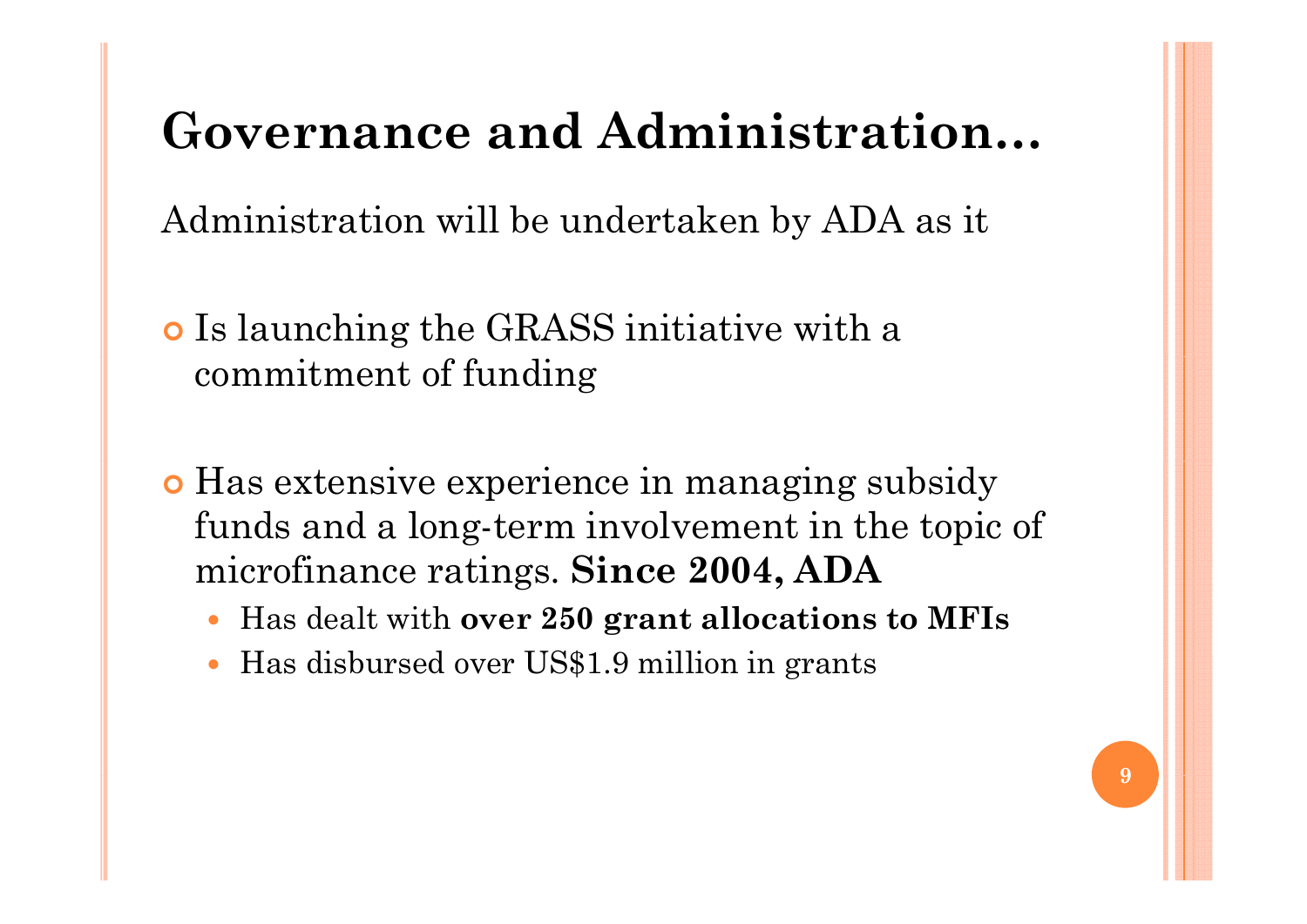## **SOME OF THE ELIGIBILITY CRITERIA**

#### $\bullet$ **Financial ratings :**

- $\bullet$ *Total assets between min €150,000 and max €10 million*
- $\bullet$  *Average loan size of less than € 3,200 (or 30% of its portfolio dedicated to microfinance loans of less than € 3,200)*
- $\bullet$ *The programme will co-fund 70% of a first rating and 50% of a second with imposed ceilings of €8,000 and €6,000 respectively*
- $\bullet$  *All reg gp ( ions are eligible except Latin America (IADB project) with a specific focus on Africa with 50% of GRASS' activities*

#### $\bullet$ **Social ratings:**

- $\bullet$  *Eligibility criteria for social ratings were defined in collaboration with the Social Performance Task Force.*
- $\bullet$ *All regions are eligible*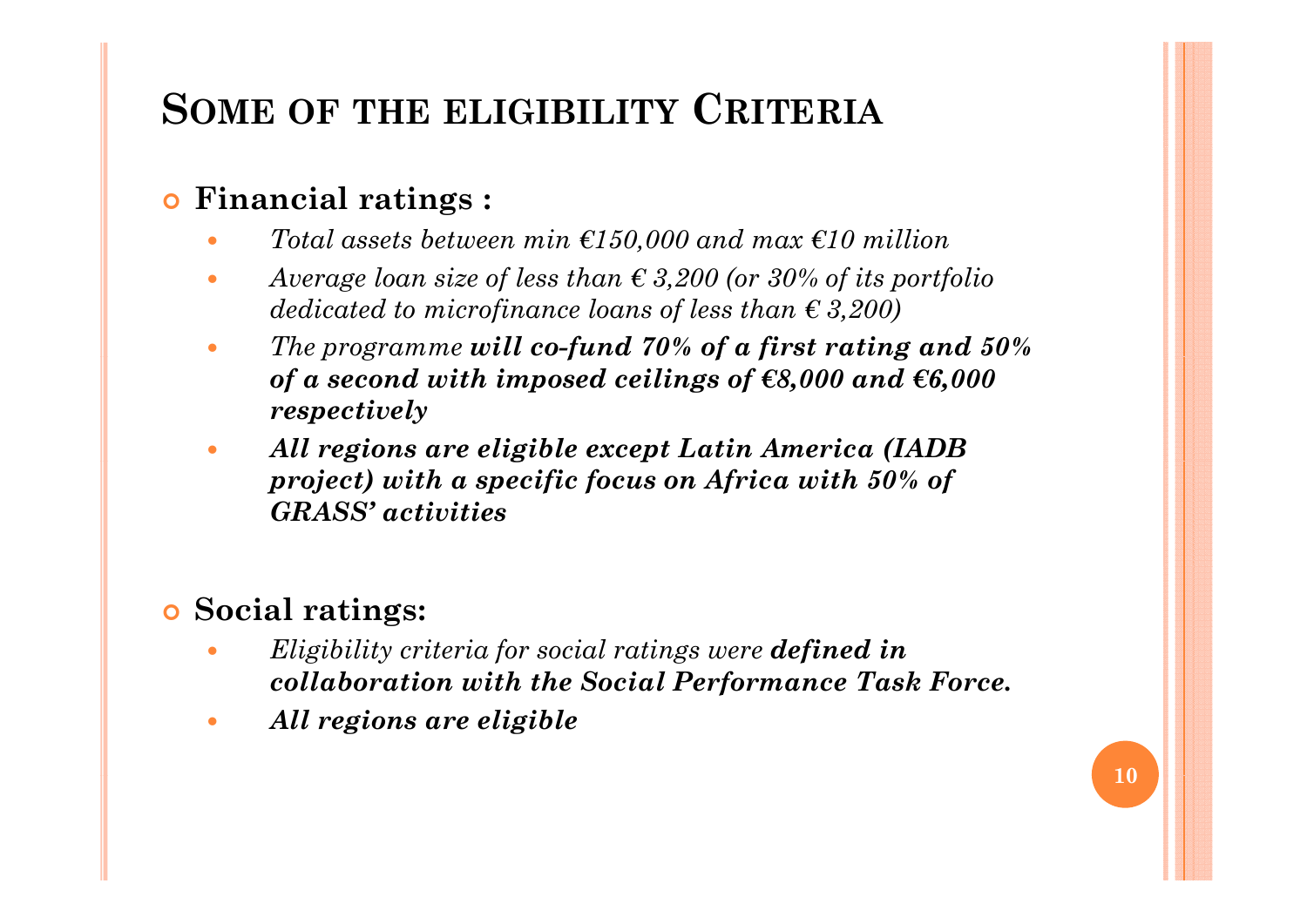## **LESSONS LEARNED**

- | According to **feedback collected since 2005 from MFIs that used co-funding from the Rating Fund (342):**
- ¾ **83.2%** of MFIs used RF co-funding for their **first or second rating**
- ¾ **97.2% said they would repeat the rating exercise**
- $\triangleright$  Of these MFIs:
	- 9 **54.6%** said they would update their **1st rating without any financial support from the Rating Fund**
	- 9 **73%** said they would update their **2n<sup>d</sup> rating without the financial support from the Rating**   $\bf{F}$ **und**

**This enabled us to conclude, that offering 2 rounds of co- conclude funding is sufficient for the MFI to understand the benefits of regular ratings as well as the rating process itself.**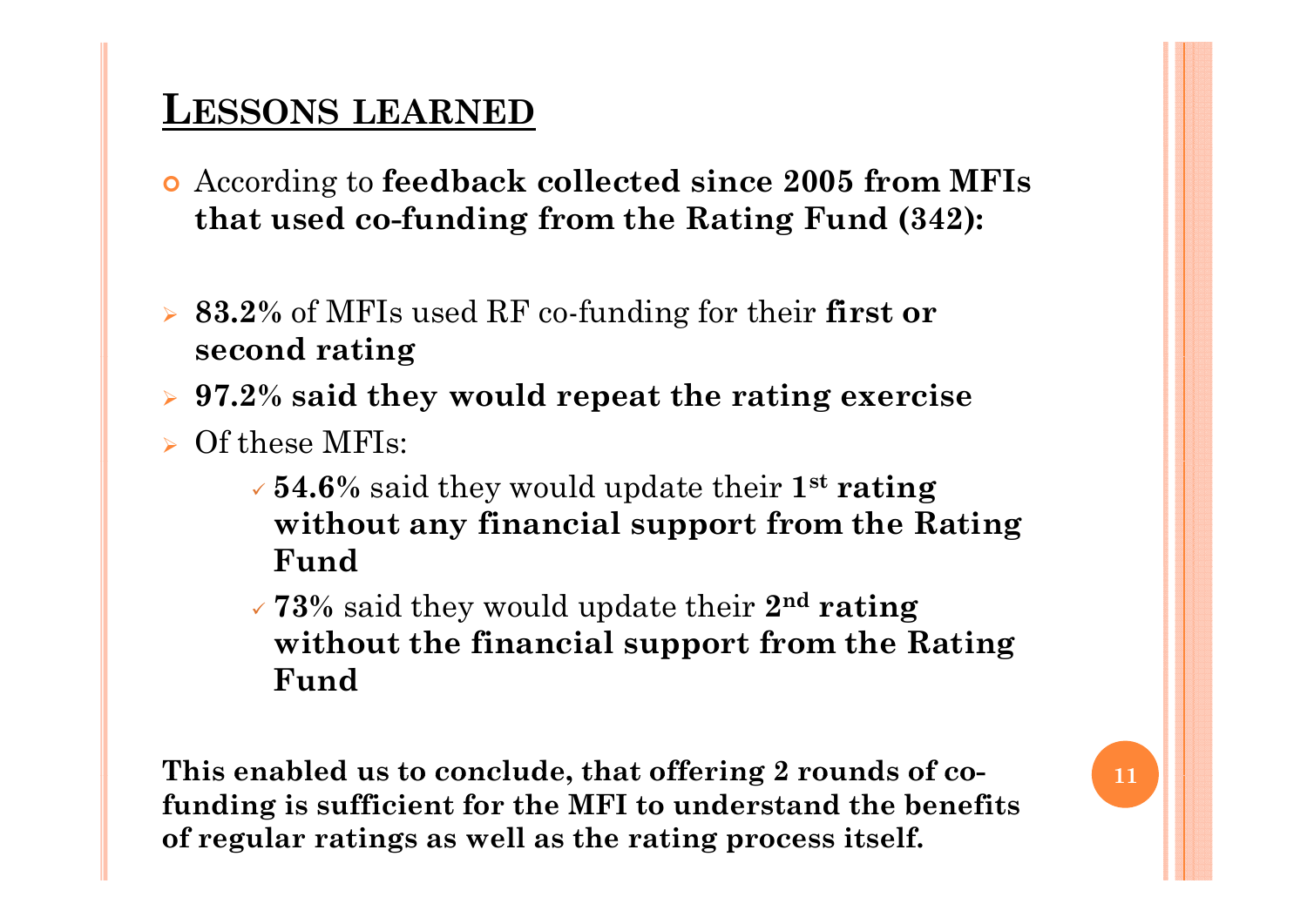## **BUDGET**

#### | **Total estimated initial budget :**

- •Around  $\epsilon$  3.5 million for the 4 year period
- • Of this total budget:
	- $\epsilon$ 2,520,000 will be dedicated to co finance ratings
	- $€80,000$  for awareness-raising activities
	- $\cdot$   $\epsilon$ 180,000 for website and production of market information
- •**•** Based on the co-funding of a minimum of **70 ratings per year** (includes both social and financial ratings).
- • **The Luxembourg Cooperation through ADA will contribute €1,000,000 to the initiative over the 4 year period and will cover 96% of the total administration fees.**
- • **96% of all funding from other stakeholders will go directly into funding the initiative's activities.** The remaining 4% will go towards covering a small part of **12**<br>administrational costs.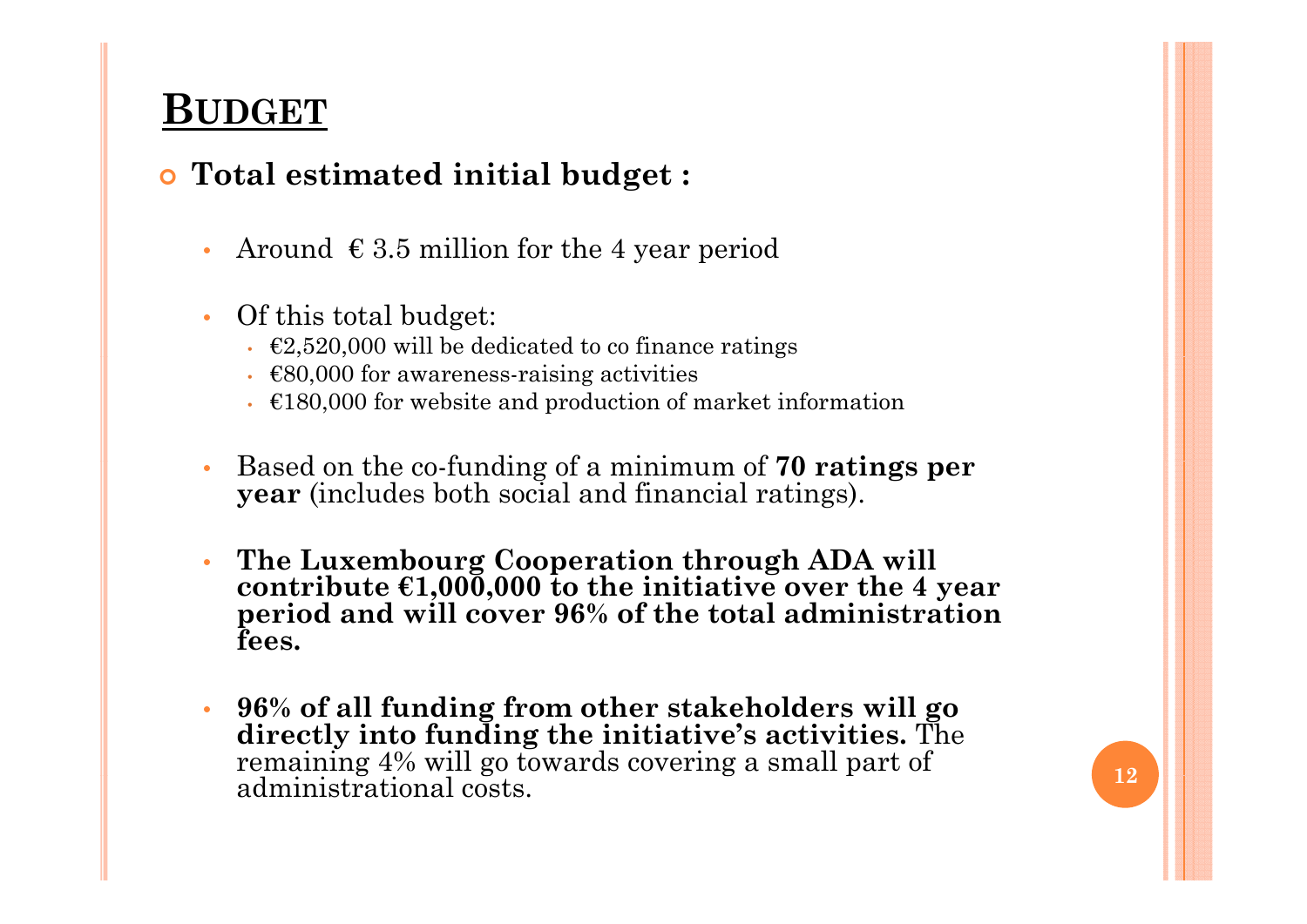## **HOW TO APPLY ?**

**A MFI i t t d i fi i l d/ Any interested in a financial and/or social rating should contact**  by mail or phone:

**David QUIEN Manager of the Program- ADA Mail: David.ada@microfinance.lu Tel: 00 352 45 68 68 24**

Further **information on GRASS can be foundat : www.microfinance.lu**

**13**